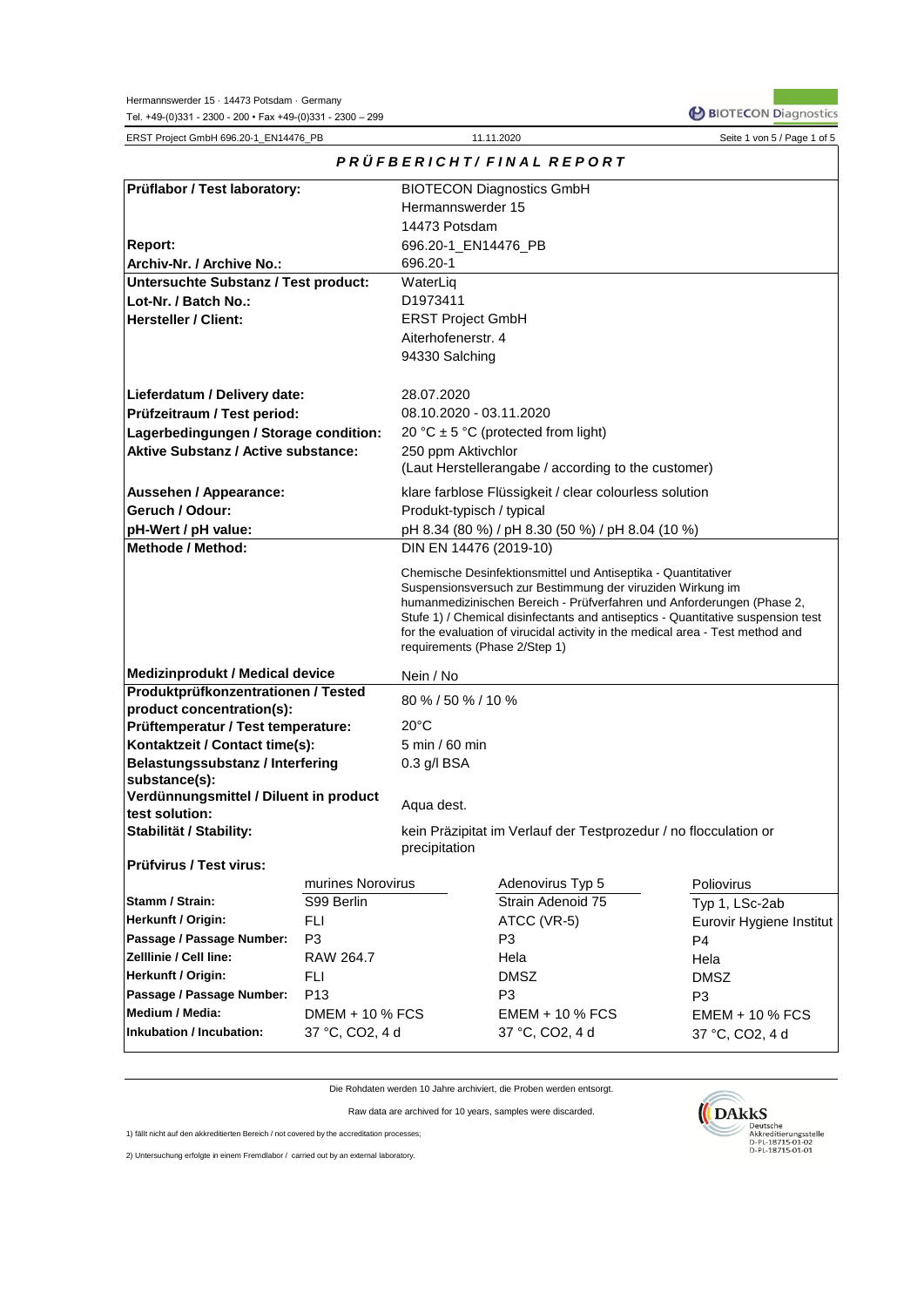Hermannswerder 15 · 14473 Potsdam · Germany Tel. +49-(0)331 - 2300 - 200 • Fax +49-(0)331 - 2300 – 299

ERST Project GmbH 696.20-1\_EN14476\_PB 3.20 Seite 2 von 5 / Page 2 of 5

11.11.2020

**P BIOTECON Diagnostics** 

## **Ergebnisse / Results**

siehe Tabellen ab S. 3 / see following tables

### **Schlussfolgerung / Conclusion**

Gemäß DIN EN 14476 (2019-10) wies das Produkt WaterLiq (Chargen-Nr. D1973411) bei einer niedrigen Belastung von 0.3 g/l BSA eine ausreichende viruzide Wirksamkeit (≥ 4 log-Stufen) bei den getesteten Konzentrationen von 50 und 80 % bei den getesteten Einwirkzeiten von 5 und 60 Minuten gegen alle Prüfviren auf.

Gemäß DIN EN 14476 Tabelle 1 deckt die Prüfung für die viruzide Wirksamkeit alle behüllten Viren ab. Laut DIN EN 14476 Anhang A gehören dazu unter anderem Coronaviren, Hepatitis B-Viren, Hepatitis C-Viren, Herpesviren, Masernviren und Influenzaviren.

According to EN 14476 (2019-10) the product WaterLiq (batch-no.: D1973411) shows a sufficient virucidal activity (≥ 4 log-ranges) under clean conditions (0.3 g/l BSA) in the tested concentrations of 50 and 80 % at contact times of 5 and 60 minutes against all tested strains.

According to DIN EN 14476 Table 1, the test for virucidal activity covers all enveloped viruses. According to DIN EN 14476 Appendix A, these include coronaviruses, hepatitis B viruses, hepatitis C viruses, herpes viruses, measles viruses and influenza viruses.

Potsdam, 11.11.2020

Stellvertetende Leitung Services / Deputy Head of Services i.V. / pp Annemarie Fritsch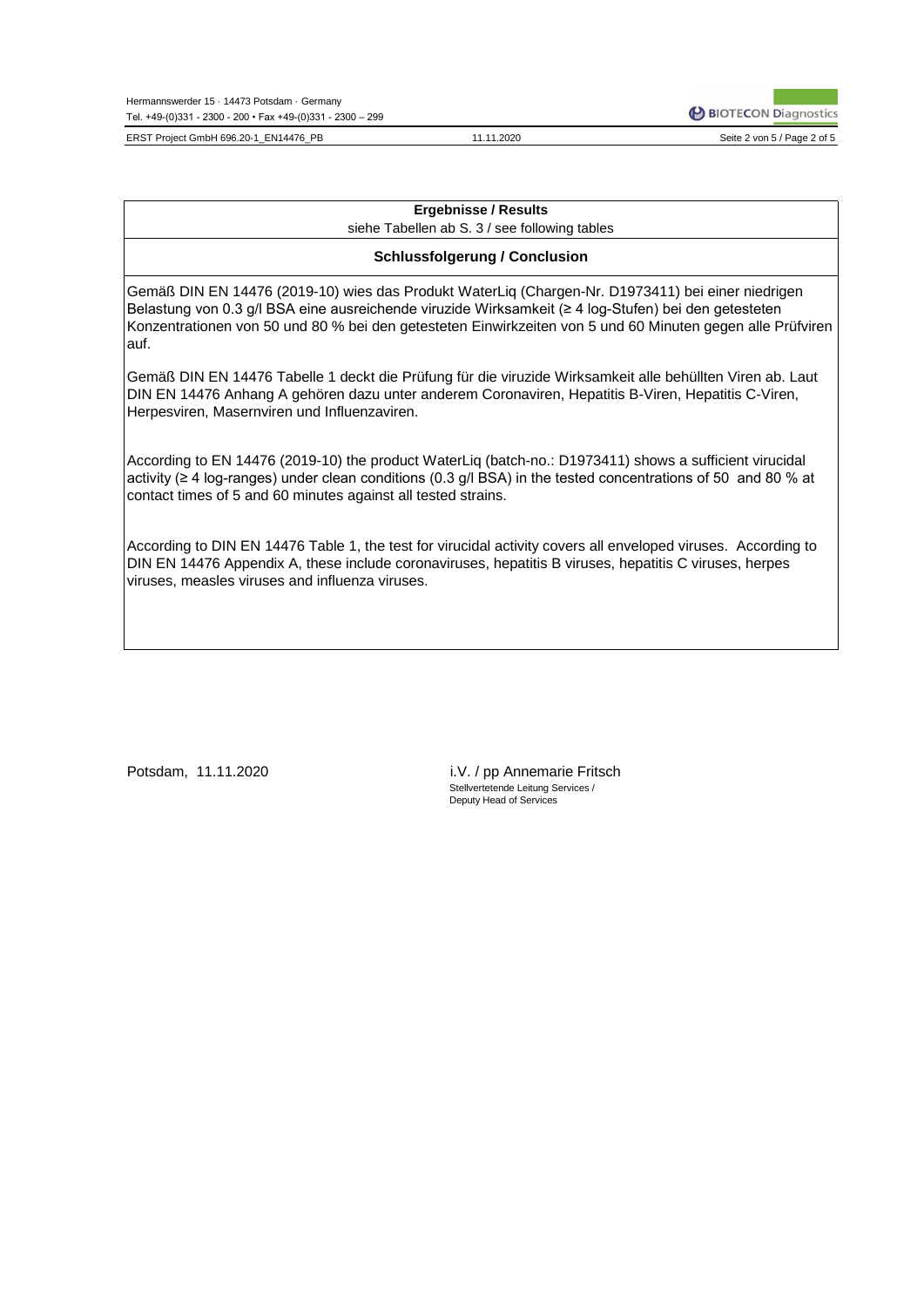ERST Project GmbH 696.20-1\_EN14476\_PB

11.11.2020

### **Ergebnisse / Results\*:**

### **Prüfung gemäß / Analysis according to DIN EN 14476 (2019-10)**

| Konzentration /                                     | Einwirkzeit / |              |              |              | Verdünnung / dilution (log <sub>10</sub> ) |              |                |              |              | log              | Ergebnis /                |
|-----------------------------------------------------|---------------|--------------|--------------|--------------|--------------------------------------------|--------------|----------------|--------------|--------------|------------------|---------------------------|
| concentration %<br>(v/v)                            | contact time  | 2            | 3            | 4            | 5                                          | 6            | $\overline{7}$ | 8            | 9            | $TCID_{50}/ml$   | evaluation                |
| Viruskontrolle/                                     | 0 sec $(N_0)$ | n.d.         | n.d.         | n.d.         | 4444<br>4444                               | 4444<br>4444 | 3303<br>2201   | 0000<br>0000 | 0000<br>0000 | $8.25 \pm 0.32$  |                           |
| virus control                                       | 60 min        | n.d.         | n.d.         | n.d.         | 4444<br>4444                               | 4444<br>4444 | 2210<br>1001   | 0000<br>0000 | 0000<br>0000 | $8.125 \pm 0.36$ |                           |
| 80 % Zytotoxizität /<br>cytotoxicity                |               | 4444<br>4444 | 0000<br>0000 | 0000<br>0000 | 0000<br>0000                               | n.d.         | n.d.           | n.d.         | n.d.         | $\leq 3.5$       |                           |
| 50 % Zytotoxizität /<br>cytotoxicity                |               | 0000<br>0000 | 0000<br>0000 | 0000<br>0000 | 0000<br>0000                               | n.d.         | n.d.           | n.d.         | n.d.         | $\leq 2.5$       |                           |
| 10 % Zytotoxizität /<br>cytotoxicity                |               | 0000<br>0000 | 0000<br>0000 | 0000<br>0000 | 0000<br>0000                               | n.d.         | n.d.           | n.d.         | n.d.         | $\leq 2.5$       |                           |
| Formaldehyd 0.7%<br>Zytotoxizität /<br>cytotoxicity |               | 4444<br>4444 | 4444<br>4444 | 4444<br>4444 | 0000<br>0000                               | n.d.         | n.d.           | n.d.         | n.d.         | $\leq 5.5$       |                           |
|                                                     | <b>PBS</b>    | n.d.         | n.d.         | n.d.         | 4444<br>4444                               | 4444<br>4444 | 3343<br>2010   | 0000<br>0000 | 0000<br>0000 | $8.25 \pm 0.32$  |                           |
| Empfänglichkeit /<br>susceptibility                 | WaterLig      | n.d.         | n.d.         | n.d.         | 4444<br>4444                               | 4444<br>4444 | 2234<br>2210   | 0000<br>0000 | 0000<br>0000 | $8.375 \pm 0.26$ | passed<br>$(D: \leq 1.0)$ |
| Unterdrückung /<br>suppression                      | WaterLig      | n.d.         | n.d.         | n.d.         | 4444<br>4444                               | 4444<br>4444 | 2222<br>0100   | 0000<br>0000 | 0000<br>0000 | $8.125 \pm 0.36$ | passed<br>$(D: \le 0.5)$  |

# **Tabelle 1: Validierung unter niedriger Belastung - Adenovirus Table 1: Validation under clean conditions - adeno virus**

# **Tabelle 2: Testergebnisse bei einer niedrigen Belastung - Adenovirus Table 2: Test results under clean conditions - adeno virus**

| Konzentration /          | Einwirkzeit / |                |              |              | Verdünnung / dilution (log <sub>10</sub> ) |              |              |              |              | log                    | <b>Reduction /</b> |
|--------------------------|---------------|----------------|--------------|--------------|--------------------------------------------|--------------|--------------|--------------|--------------|------------------------|--------------------|
| concentration %<br>(v/v) | contact time  | $\overline{2}$ | 3            | 4            | 5                                          | 6            |              | 8            | 9            | TCID <sub>50</sub> /ml | $log R \ge 4?$     |
| 80%                      | 5 min         | 4444<br>4444   | 0000<br>0000 | 0000<br>0000 | 0000<br>0000                               | 0000<br>0000 | 0000<br>0000 | 0000<br>0000 | 0000<br>0000 | $3.5 \pm 0$            | 4.75/<br>passed    |
| 50%                      | 5 min         | 2222<br>2222   | 2000<br>0020 | 0000<br>0000 | 0000<br>0000                               | 0000<br>0000 | 0000<br>0000 | 0000<br>0000 | 0000<br>0000 | $3.75 \pm 0.32$        | 4.5/<br>passed     |
| 10%                      | 5 min         | 4444<br>4444   | 4444<br>4444 | 4444<br>4444 | 4444<br>4444                               | 2222<br>2222 | 1010<br>0000 | 0000<br>0000 | 0000<br>0000 | $7.75 \pm 0.32$        | 0.5/<br>failed     |

| Konzentration /          | Einwirkzeit / |      |      |      | Verdünnung / dilution (log <sub>10</sub> ) |      |      |      |      | log                    | <b>Reduction /</b> |
|--------------------------|---------------|------|------|------|--------------------------------------------|------|------|------|------|------------------------|--------------------|
| concentration %<br>(v/v) | contact time  | ◠    |      | 4    | 5                                          | 6    |      | 8    | 9    | TCID <sub>50</sub> /ml | $log R \ge 4?$     |
| 80%                      | 60 min        | 4444 | 0000 | 0000 | 0000                                       | 0000 | 0000 | 0000 | 0000 | $3.5 \pm 0$            | 4.75/              |
|                          |               | 4444 | 0000 | 0000 | 0000                                       | 0000 | 0000 | 0000 | 0000 |                        | passed             |
| 50 %                     | 60 min        | 2222 | 0000 | 0000 | 0000                                       | 0000 | 0000 | 0000 | 0000 | $3.5 \pm 0$            | 4.75/              |
|                          |               | 2222 | 0000 | 0000 | 0000                                       | 0000 | 0000 | 0000 | 0000 |                        | passed             |
|                          |               | 4444 | 4444 | 4444 | 4444                                       | 0001 | 0000 | 0000 | 0000 |                        | 1.375/             |
| 10%                      | 60 min        | 4444 | 4444 | 4444 | 4444                                       | 2020 | 0000 | 0000 | 0000 | $6.875 \pm 0.36$       | failed             |

| Konzentration /          | Einwirkzeit / |      |      |      | Verdünnung / dilution (log <sub>10</sub> ) |      |      |      |      | log                    |                  |
|--------------------------|---------------|------|------|------|--------------------------------------------|------|------|------|------|------------------------|------------------|
| concentration %<br>(v/v) | contact time  | ◠    |      |      | 5                                          | 6    |      | 8    | 9    | TCID <sub>50</sub> /ml | <b>Reduction</b> |
| Formaldehyd /            | 30 min        | 4444 | 4444 | 4444 | 0000                                       | 0000 | 0000 | 0000 | 0000 | $5.5 \pm 0$            | $\geq 2.75$      |
| formaldehyde             |               | 4444 | 4444 | 4444 | 0000                                       | 0000 | 0000 | 0000 | 0000 |                        |                  |
| 0.7%                     | 60 min        | 4444 | 4444 | 4444 | 0000                                       | 0000 | 0000 | 0000 | 0000 | $5.5 \pm 0$            | $\geq 2.75$      |
|                          |               | 4444 | 4444 | 4444 | 0000                                       | 0000 | 0000 | 0000 | 0000 |                        |                  |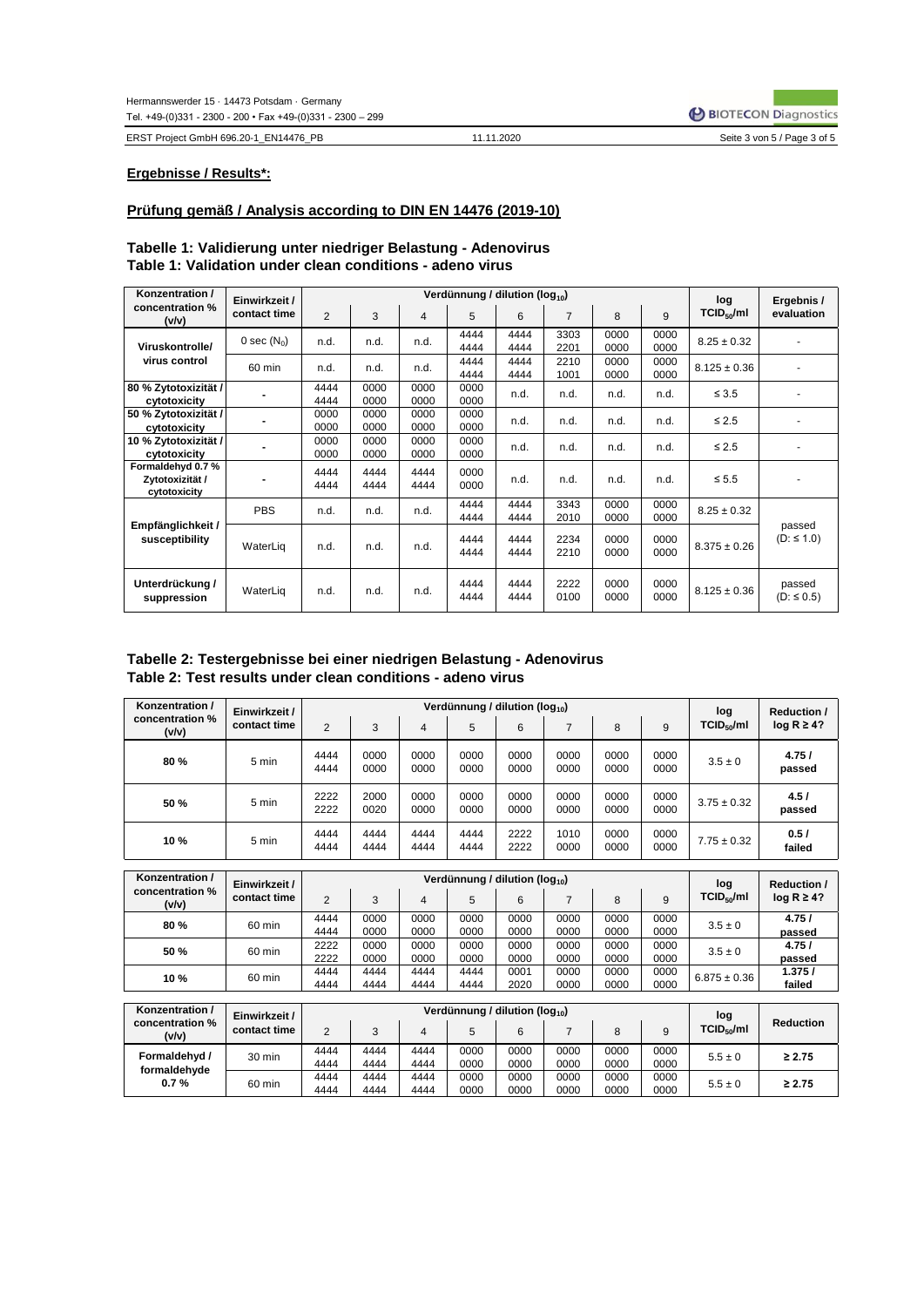BIOTECON Diagnostics

ERST Project GmbH 696.20-1\_EN14476\_PB 11.11.2020 Seite 4 von 5 / Page 4 of 5

#### 11.11.2020

| Selte 4 von 5 / Page 4 or 5 |  |
|-----------------------------|--|
|                             |  |

| Konzentration /                                     | Einwirkzeit / |                |              |                |              | Verdünnung / dilution (log <sub>10</sub> ) |                |              |              | log                    |                          |
|-----------------------------------------------------|---------------|----------------|--------------|----------------|--------------|--------------------------------------------|----------------|--------------|--------------|------------------------|--------------------------|
| concentration %<br>(v/v)                            | contact time  | $\overline{2}$ | 3            | $\overline{4}$ | 5            | 6                                          | $\overline{7}$ | 8            | 9            | TCID <sub>50</sub> /ml | Ergebnis /<br>evaluation |
| Viruskontrolle/                                     | 0 sec $(N_0)$ | n.d.           | n.d.         | n.d.           | 4444<br>4444 | 3333<br>3333                               | 0022<br>2300   | 0000<br>0000 | 0000<br>0000 | $8 + 0.38$             |                          |
| virus control                                       | 60 min        | n.d.           | n.d.         | n.d.           | 4444<br>4444 | 3333<br>3333                               | 2200<br>0022   | 0000<br>0000 | 0000<br>0000 | $8 + 0.38$             |                          |
| 80 % Zytotoxizität /<br>cytotoxicity                |               | 4444<br>4444   | 0000<br>0000 | 0000<br>0000   | 0000<br>0000 | n.d.                                       | n.d.           | n.d.         | n.d.         | $\leq 3.5$             |                          |
| 50 % Zytotoxizität /<br>cytotoxicity                |               | 0000<br>0000   | 0000<br>0000 | 0000<br>0000   | 0000<br>0000 | n.d.                                       | n.d.           | n.d.         | n.d.         | $\leq 2.5$             |                          |
| 10 % Zytotoxizität /<br>cytotoxicity                |               | 0000<br>0000   | 0000<br>0000 | 0000<br>0000   | 0000<br>0000 | n.d.                                       | n.d.           | n.d.         | n.d.         | $\leq 2.5$             |                          |
| Formaldehyd 0.7%<br>Zytotoxizität /<br>cytotoxicity |               | 4444<br>4444   | 4444<br>4444 | 4444<br>4444   | 0000<br>0000 | n.d.                                       | n.d.           | n.d.         | n.d.         | $\leq 5.5$             |                          |
| Empfänglichkeit /                                   | <b>PBS</b>    | n.d.           | n.d.         | n.d.           | 4444<br>4444 | 3333<br>3333                               | 2220<br>0011   | 0000<br>0000 | 0000<br>0000 | $8.125 \pm 0.36$       | passed                   |
| susceptibility                                      | WaterLig      | n.d.           | n.d.         | n.d.           | 4444<br>4444 | 3333<br>3333                               | 1223<br>1000   | 0000<br>0000 | 0000<br>0000 | $8.125 \pm 0.36$       | $(D: \leq 1.0)$          |
| Unterdrückung /<br>suppression                      | WaterLig      | n.d.           | n.d.         | n.d.           | 4444<br>4444 | 3333<br>3333                               | 1222<br>0020   | 0000<br>0000 | 0000<br>0000 | $8.125 \pm 0.36$       | passed<br>$(D: \le 0.5)$ |

## **Tabelle 3: Validierung unter niedriger Belastung - Poliovirus Table 3: Validation under clean conditions - polio virus**

# **Tabelle 4: Testergebnisse bei einer niedrigen Belastung - Poliovirus Table 4: Test results under clean conditions - polio virus**

| Konzentration /               | Einwirkzeit /                 |                |              |                         | Verdünnung / dilution (log <sub>10</sub> ) |              |                |              |              | log                           | <b>Reduction /</b> |
|-------------------------------|-------------------------------|----------------|--------------|-------------------------|--------------------------------------------|--------------|----------------|--------------|--------------|-------------------------------|--------------------|
| concentration %<br>(v/v)      | contact time                  | $\overline{2}$ | 3            | $\overline{\mathbf{4}}$ | 5                                          | 6            | $\overline{7}$ | 8            | 9            | TCID <sub>50</sub> /ml        | $log R \ge 4?$     |
| 80%                           | 5 min                         | 4444<br>4444   | 0000<br>0000 | 0000<br>0000            | 0000<br>0000                               | 0000<br>0000 | 0000<br>0000   | 0000<br>0000 | 0000<br>0000 | $3.5 \pm 0$                   | 4.5/<br>passed     |
| 50%                           | 5 min                         | 0000<br>0000   | 0000<br>0000 | 0000<br>0000            | 0000<br>0000                               | 0000<br>0000 | 0000<br>0000   | 0000<br>0000 | 0000<br>0000 | $2.5 \pm 0$                   | 5.5/<br>passed     |
| 10%                           | 5 min                         | 4444<br>4444   | 4444<br>4444 | 4444<br>4444            | 4444<br>4444                               | 4000<br>0000 | 0000<br>0000   | 0000<br>0000 | 0000<br>0000 | $6.625 \pm 0.26$              | 1.375/<br>failed   |
| Konzentration /               |                               |                |              |                         | Verdünnung / dilution (log <sub>10</sub> ) |              |                |              |              |                               |                    |
| concentration %               | Einwirkzeit /                 |                |              |                         |                                            |              |                |              |              | log                           | <b>Reduction /</b> |
| (v/v)                         | contact time                  | 2              | 3            | $\overline{\mathbf{4}}$ | 5                                          | 6            | $\overline{7}$ | 8            | 9            | TCID <sub>50</sub> /ml        | $log R \ge 4?$     |
| 80%                           | 60 min                        | 4444           | 0000         | 0000                    | 0000                                       | 0000         | 0000           | 0000         | 0000         | $3.5 \pm 0$                   | 4.5/               |
|                               |                               | 4444           | 0000         | 0000                    | 0000                                       | 0000         | 0000           | 0000         | 0000         |                               | passed             |
| 50%                           | 60 min                        | 0000           | 0000         | 0000                    | 0000                                       | 0000         | 0000           | 0000         | 0000         | $2.5 \pm 0$                   | 5.5/               |
|                               |                               | 0000           | 0000         | 0000                    | 0000                                       | 0000         | 0000           | 0000         | 0000         |                               | passed             |
| 10%                           | 60 min                        | 4444           | 4444         | 4444                    | 0300                                       | 0000         | 0000           | 0000         | 0000         | $5.75 \pm 0.32$               | 2.25/              |
|                               |                               | 4444           | 4444         | 4444                    | 0400                                       | 0000         | 0000           | 0000         | 0000         |                               | failed             |
| Konzentration /               |                               |                |              |                         | Verdünnung / dilution (log <sub>10</sub> ) |              |                |              |              |                               |                    |
| concentration %<br>(v/v)      | Einwirkzeit /<br>contact time | $\overline{2}$ | 3            | 4                       | 5                                          | 6            | $\overline{7}$ | 8            | 9            | log<br>TCID <sub>50</sub> /ml | <b>Reduction</b>   |
| Formaldehyd /<br>formaldehyde | $30$ min                      | 4444<br>4444   | 4444<br>4444 | 4444<br>4444            | 0000<br>0000                               | 0000<br>0000 | 0000<br>0000   | 0000<br>0000 | 0000<br>0000 | $5.5 \pm 0$                   | $\geq 2.5$         |
| 0.7%                          | 60 min                        | 4444<br>4444   | 4444<br>4444 | 4444<br>4444            | 0000<br>0000                               | 0000<br>0000 | 0000<br>0000   | 0000<br>0000 | 0000<br>0000 | $5.5 \pm 0$                   | $\geq 2.5$         |